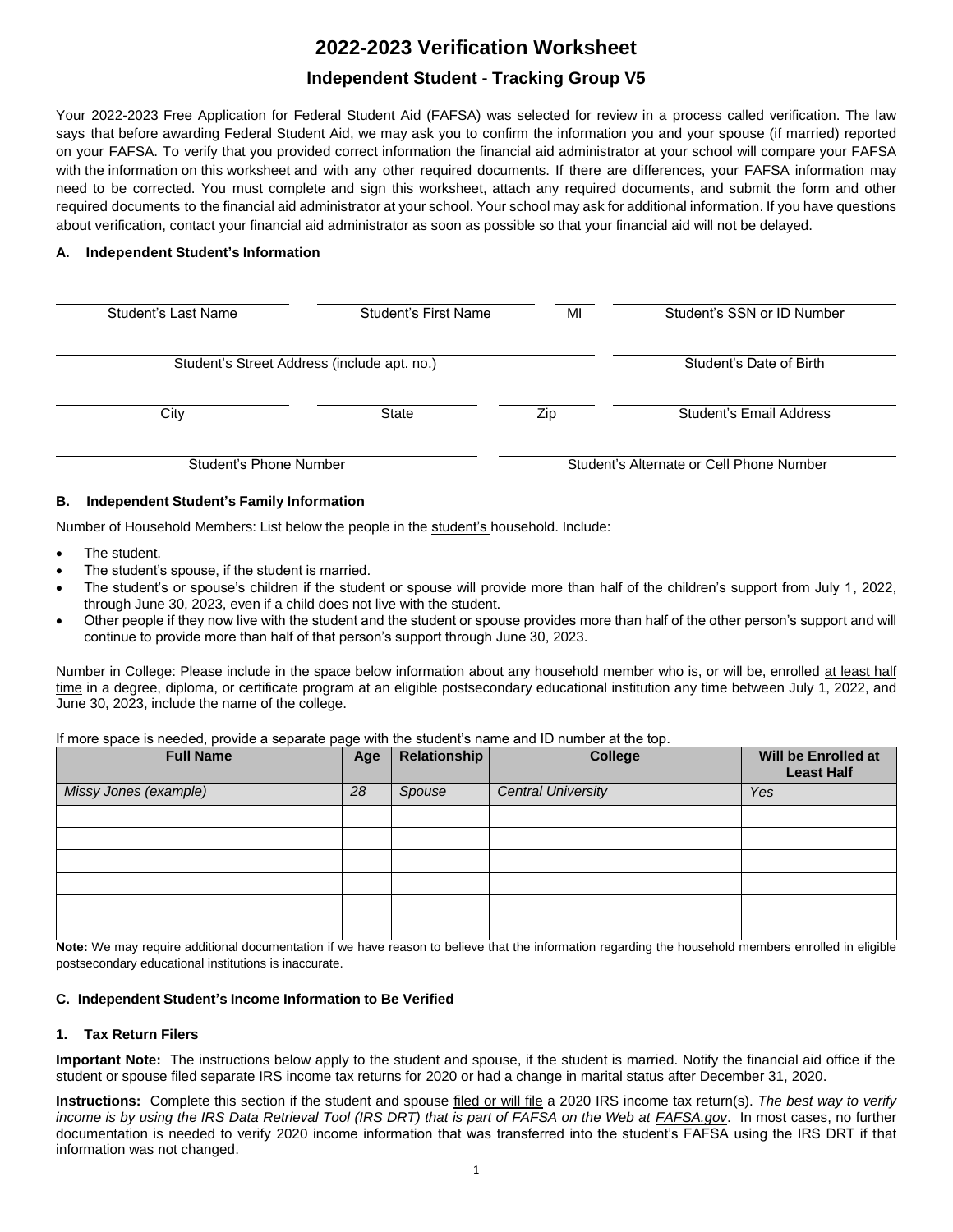#### **Check the box that applies:**



 The student has used the IRS DRT in *FAFSA on the Web* to transfer 2020 IRS income tax return information into the student's □ FAFSA.

 The student has not yet used the IRS DRT in *FAFSA on the Web*, but will use the tool to transfer 2020 IRS income tax return information into the student's FAFSA. □ i

 The student and/or spouse is unable or chooses not to use the IRS DRT in *FAFSA* on the Web, and instead will provide the school □ with a **2020 IRS Tax Return Transcript(s) or a signed copy of the 2020 income tax return and applicable schedules.** 

#### A **2020 IRS Tax Return Transcript** may be obtained through:

- <u>Get Transcript by Mail</u> Go to <u>www.IRS.gov</u>, click "Get Your Tax Record." Click "Get Transcript by MAIL." Make sure to request the "Return Transcript" and *NOT* the "Account Transcript." The transcript is generally received within 10 business days from the IRS's receipt of the online request.
- (1) access to a valid email address, (2) a text-enabled mobile phone (pay-as-you-go plans cannot be used) in the user's name, and (3) specific financial account numbers (such as a credit card number or an account number for a home mortgage or auto loan). The transcript displays online upon successful completion of the IRS's two-step authentication. Get Transcript ONLINE - Go t[o www.IRS.gov,](http://www.irs.gov/) click "Get Your Tax Record." Click "Get Transcript ONLINE." Make sure to request the "Return Transcript" and *NOT* the "Account Transcript." To use the Get Transcript Online tool, the user must have
- Automated Telephone Request 1-800-908-9946. The transcript is generally received within 10 business days from the IRS's receipt of the telephone request.
- Paper Request Form Use the links to download IRS For[m 4506T-EZ](https://www.irs.gov/pub/irs-pdf/f4506tez.pdf) or IRS For[m 4506-T](https://www.irs.gov/pub/irs-pdf/f4506t.pdf). The transcript is generally received within 10 business days from the IRS's receipt of the paper request form.

 When requesting a transcript, use the Social Security Number (or the IRS individual taxpayer identification number) and the date of birth of the first person listed on the 2020 IRS income tax return, and the address on file with the IRS (normally this will be the address used on the 2020 IRS income tax return).

 In most cases, for electronic tax return filers, 2020 IRS income tax return information is available for the IRS DRT or the IRS Tax Return Transcript within 2–3 weeks after the 2020 electronic IRS income tax return has been accepted by the IRS. Generally, for filers of 2020 paper IRS income tax returns, the 2020 IRS income tax information is available for the IRS DRT or the IRS Tax Return Transcript within 6-8 weeks after the 2020 paper IRS income tax return has been received by the IRS. Contact the financial aid office if more information is needed about using the IRS DRT or obtaining an IRS Tax Return Transcript.

 If the student and spouse filed separate 2020 IRS income tax returns, the IRS DRT cannot be used and the **2020 IRS Tax Return Transcript(s) or a signed copy of the 2020 income tax return and applicable schedules** must be provided for each.

 Check here if a **2020 IRS Tax Return Transcript(s) or a signed copy of the 2020 income tax return and applicable Schedules** is provided.

 Check here if a **2020 IRS Tax Return Transcript(s) or a signed copy of the 2020 income tax return and applicable Check here if a 2020 IF**<br>**schedules** will be provided later.

### **2. Nontax Filers**

 The instructions and certifications below apply to the student and spouse, if the student is married. Complete this section if the student and spouse will not file and are not required to file a 2020 income tax return with the IRS.

#### **Check the box that applies:**

□ The student and/or spouse were not employed and had no income earned from work in 2020.

 each employer in 2020, and whether an IRS W-2 form or an equivalent document is provided. [Provide copies of all 2020 IRS W- 2 forms issued to the student and/or spouse by their employers]. List every employer even if they did not issue an IRS W-2 form. □ The student and/or spouse was employed in 2020 and have listed below the names of all employers, the amount earned from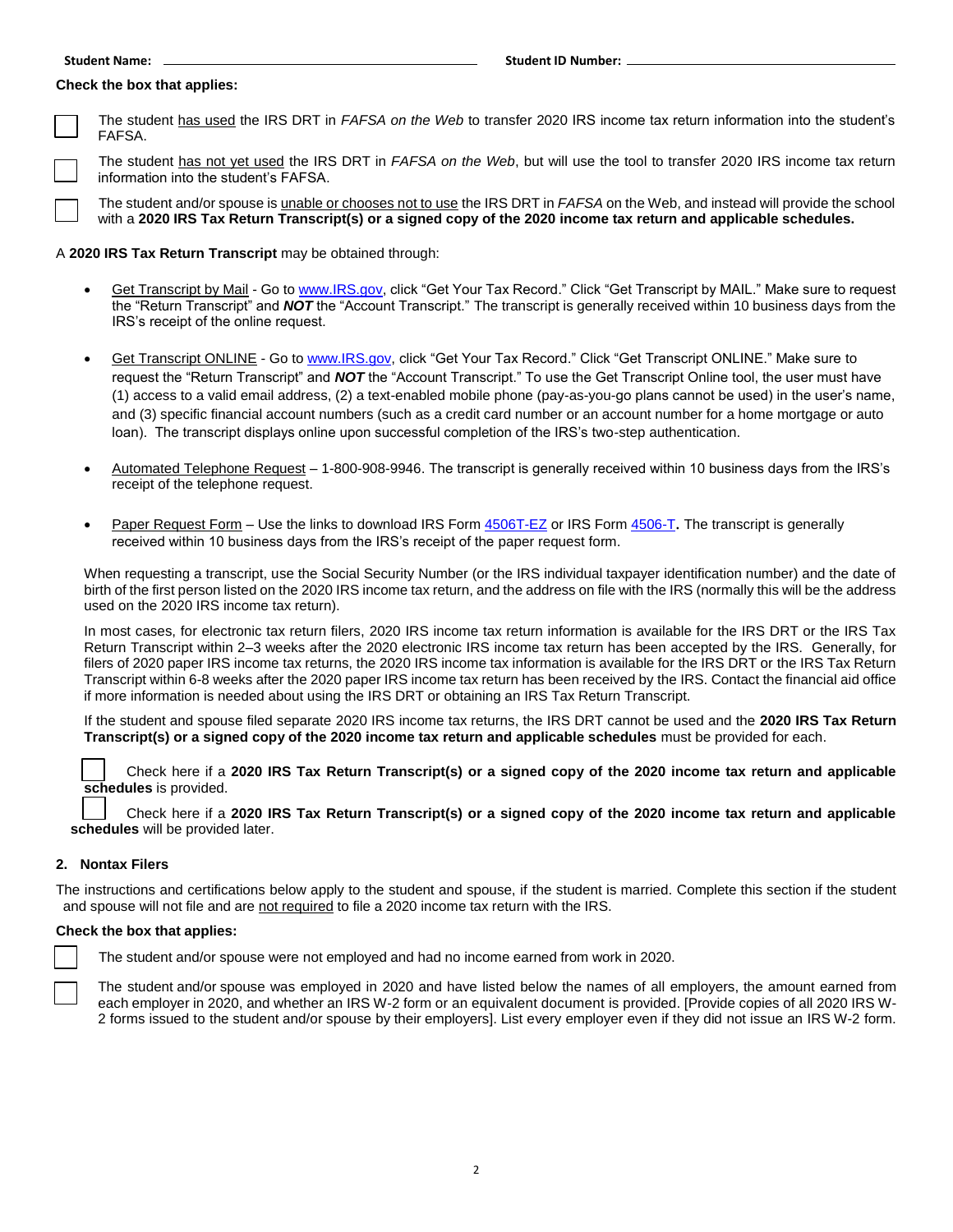**Student Name: Student ID Number:** 

If more space is needed, provide a separate page with the student's name and ID number at the top.

| <b>Employer's Name</b>        | IRS W-2 (or equiv.)<br>Attached?            | <b>Annual Amount Earned</b><br>in 2020 |
|-------------------------------|---------------------------------------------|----------------------------------------|
| <b>ABC Shipping (example)</b> | Yes                                         | \$1,280                                |
|                               |                                             |                                        |
|                               |                                             |                                        |
|                               |                                             |                                        |
|                               | Total Amount of Income Earned From Work: \$ |                                        |

 You must also provide documentation from the IRS or other relevant tax authority dated on or after October 1, 2021 that indicates a 2020 IRS income tax return was not filed with the IRS or other relevant tax authority, or a signed statement certifying that the individual attempted to obtain confirmation of non-filing from the IRS or other relevant tax authority and was unable to obtain the required documentation.

 Documentation includes a verification of non-filing letter from the IRS. This form may be obtained by completing an IRS Form 4506-T and checking box 7. An IRS form 4506-T may be downloade[d here.](https://www.irs.gov/pub/irs-pdf/f4506t.pdf)

#### **Check the box that applies:**

Check here is a confirmation of non-filing or a signed statement is provided.

□ Check here is a confirmation of non-filing or a signed statement will be provided later.

#### **D. Identity and Statement of Educational Purpose**

#### **Section D is ONLY to be completed in person at the Institution or in front of a Notary.**

#### **Identity and Statement of Education Purpose (Signed in person at the Institution)**

The student must appear in person at

(Name of Postsecondary Education Institution)

 to verify his or her identity by presenting an unexpired valid government-issued photo identification (ID), such as, but not limited to, a driver's license, other state-issued ID, or passport. The institution will maintain a copy of the student's photo ID that is annotated by the institution with the date it was received and reviewed and the name of the official at the institution authorized to receive and review the student's ID.

#### **Identity and Statement of Educational Purpose (Signed in the presence of a Notary)**

If the student is unable to appear in person at

(Name of Postsecondary Education Institution)

to verify his or her identity, the student must provide to the institution:

- (a) A copy of the unexpired valid government-issued photo identification (ID) that is acknowledged in the notary statement below, or that is presented to a notary, such as, but not limited to, a driver's license, other state-issued ID, or passport; and
- (b) The original Statement of Educational Purpose provided below, which must be notarized. If the notary statement appears on a separate page than the Statement of Educational Purpose, there must be a clear indication that the Statement of Educational Purpose was the document notarized.

**The following Statement of Educational Purpose is to be completed only in the presence of designated school official or notary.** 

# **Statement of Educational Purpose**

I certify that I am the individual signing this Statement of Educational Purpose

(Print Student's Name)

and that the Federal student financial assistance I may receive will only be used for educational purposes and to pay the cost of

| attending |                                                      | 2022-2022<br>tor<br>uzu |
|-----------|------------------------------------------------------|-------------------------|
|           | (Name of i<br>Postsecondary Educational Institution) |                         |

| (Student's Signature)                     | (Date) | (Student's ID Number) |  |
|-------------------------------------------|--------|-----------------------|--|
| (Financial Aid Administrator's Signature) |        | Date                  |  |
|                                           |        |                       |  |